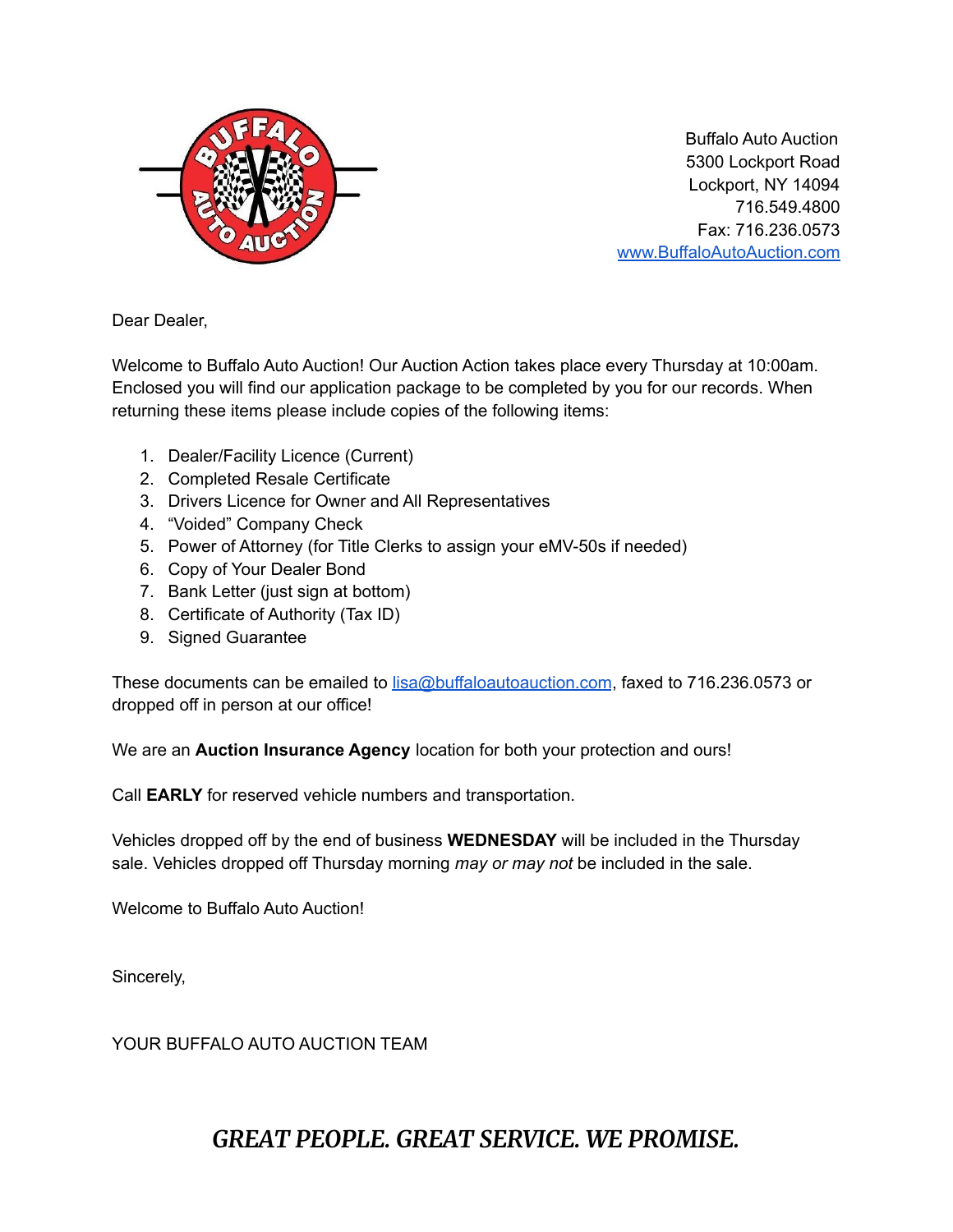#### **2022 Policy Updates and Reminders -**

to be signed by **EACH** Authorized Representative

The following NEW policies are now in effect:

- 1. Guest policy: dealerships will be allowed ONE guest pass per dealership (NOT per rep). Guests are not allowed to purchase vehicles from the auction. Guest passes are non-transferable on auction day. Any abuse of this policy will result in your dealership losing your guest pass privilege.
- 2. Re-Runs: in order to keep our inventory offerings fresh, we will run your vehicle twice. If you want to run it more times after that you will be charged \$25 per run.

The following policies have changed and are now in effect:

- 3. Removal of purchases is expected at the time of payment. Vehicles remaining on the property after 10 days will be subject to a storage fee of \$10 per day. Storage fees are due in full at the time of removal. Storage fees are payable by cash only.
- 4. A bounced check fee of \$50 (plus any additional bank expenses Buffalo Auto Auction incurs) will be assessed when the bank returns a check for insufficient funds. This fee is payable by cash only. An insufficient funds fee may result in your account being adjusted to CASH ONLY terms.

The following policies have not changed, however remain in effect:

- 5. Full payment for purchase(s) is due by 12:00pm (noon) the day after the sale or 24 hours after a sale is closed; whichever comes first.
- 6. Payment NOT made in full in accordance with the above, will be assessed a late fee of \$100 and will continue to accrue weekly until paid in full.
- 7. Credit card purchases have a 3% administrative fee.
- 8. Seller payment check(s) will be available at the office after 12:00pm (noon) the day after completed paperwork is received. Checks are held for pickup unless requested for each transaction. Checks will not be issued on "Sale Day".
- 9. Fuel Charges: there is a minimum \$10 fuel charge whenever we have to add fuel to your vehicle. This will automatically be deducted from your next check to you. To avoid this charge, please send your vehicle(s) with at least ¼ tank of fuel (more if we are driving the vehicle to the auction); we do drive cars through the lanes on sale day!
- 10. Post Sale Inspection (PSI) is available on green light vehicles only. PSI fee is \$100 and due at the time of purchase.
- 11. Titles and EMV-50 forms are due at the auction no later than two weeks after the sale transaction date. A TA fee of \$75 will be assessed to the seller when completed paperwork is not received.
- 12. An arbitration found to be *valid* will have a \$75 fee assessed to the seller.
- 13. An arbitration found to be *invalid* will have a \$75 fee assessed to the buyer.
- 14. If you renew your dealer's licence or drivers licence during the upcoming year, please bring us a copy.

I have read the above policies and understand that they are in effect as of **January 1, 2022**.

Dealership Name: **Example 20** and the contract of the contract of the contract of the contract of the contract of the contract of the contract of the contract of the contract of the contract of the contract of the contract Signature: \_\_\_\_\_\_\_\_\_\_\_\_\_\_\_\_\_\_\_\_\_\_\_\_\_\_\_\_\_\_\_\_\_\_\_\_\_\_\_\_\_\_\_\_\_\_\_\_\_ Date: \_\_\_\_\_\_\_\_\_\_\_\_

**---AUCTION COPY---**

*Buffalo Auto Auction - 5300 Lockport Road, Lockport, NY 14094 - 716.549.4800*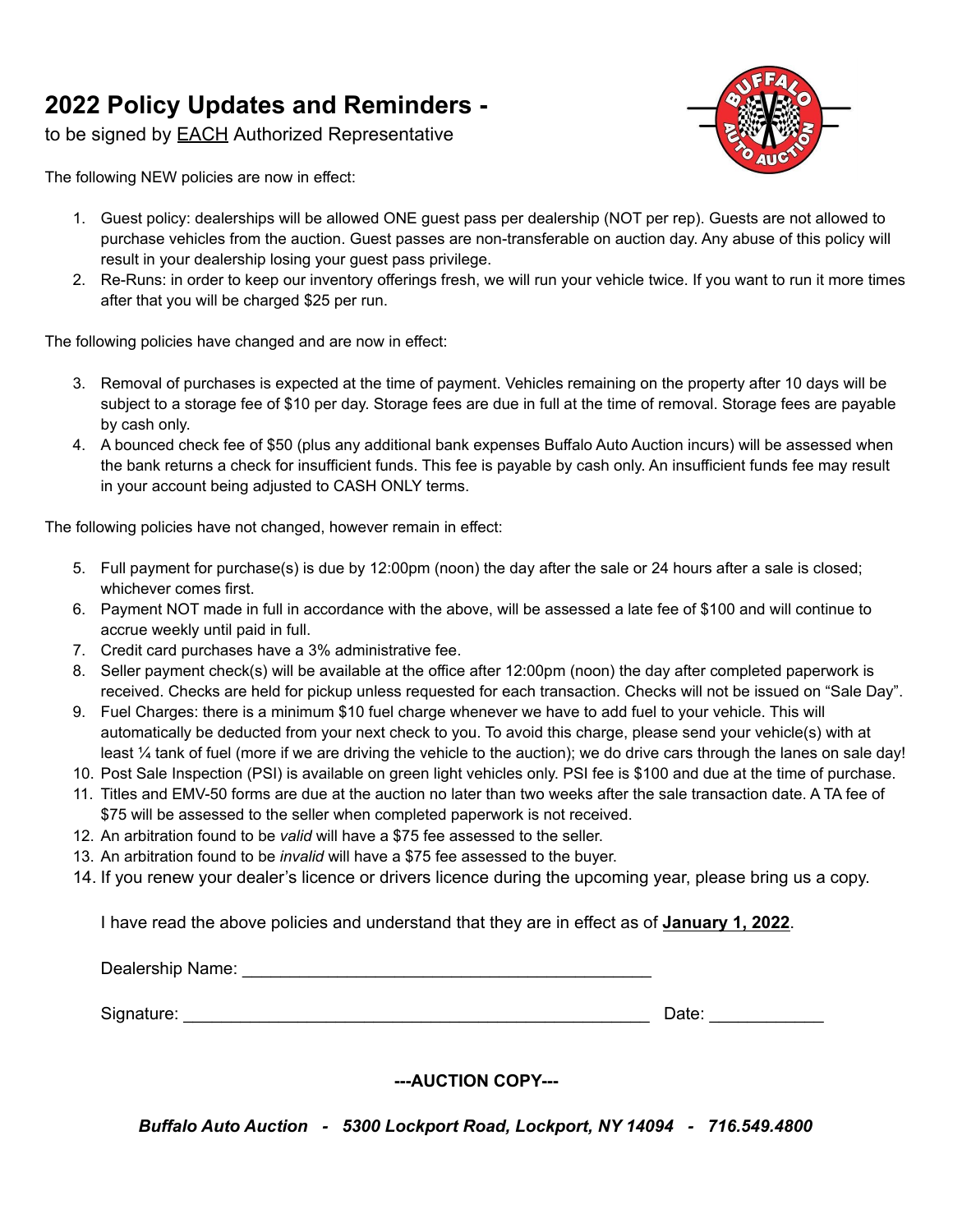# **APPLICATION**

| Do you own your Business Property? _________________ Years in Business: _________                                                                                                                                                                                                                                      |                                                                                                                                                                                                                                |
|------------------------------------------------------------------------------------------------------------------------------------------------------------------------------------------------------------------------------------------------------------------------------------------------------------------------|--------------------------------------------------------------------------------------------------------------------------------------------------------------------------------------------------------------------------------|
| Business Type: Sole Proprietor __Incorporated __Partnership __Wholesale __LLC                                                                                                                                                                                                                                          |                                                                                                                                                                                                                                |
| Dealer Licence #: ___________________________ Expiration Date: _________________                                                                                                                                                                                                                                       |                                                                                                                                                                                                                                |
|                                                                                                                                                                                                                                                                                                                        |                                                                                                                                                                                                                                |
| CASH ONLY CUSTOMER: _________ (Yes) _______ (No)                                                                                                                                                                                                                                                                       |                                                                                                                                                                                                                                |
| Is Checking Account in Business Name? ________ Account #: ______________________                                                                                                                                                                                                                                       |                                                                                                                                                                                                                                |
|                                                                                                                                                                                                                                                                                                                        |                                                                                                                                                                                                                                |
| Bank Phone: ()                                                                                                                                                                                                                                                                                                         |                                                                                                                                                                                                                                |
|                                                                                                                                                                                                                                                                                                                        |                                                                                                                                                                                                                                |
| Do You Floor Plan? ______________________________                                                                                                                                                                                                                                                                      |                                                                                                                                                                                                                                |
|                                                                                                                                                                                                                                                                                                                        |                                                                                                                                                                                                                                |
|                                                                                                                                                                                                                                                                                                                        |                                                                                                                                                                                                                                |
| Owner's Residential Phone Number: () _____________________                                                                                                                                                                                                                                                             |                                                                                                                                                                                                                                |
| <b>Auctions Attended:</b>                                                                                                                                                                                                                                                                                              |                                                                                                                                                                                                                                |
| $1.$ $\frac{1}{2}$ $\frac{1}{2}$ $\frac{1}{2}$ $\frac{1}{2}$ $\frac{1}{2}$ $\frac{1}{2}$ $\frac{1}{2}$ $\frac{1}{2}$ $\frac{1}{2}$ $\frac{1}{2}$ $\frac{1}{2}$ $\frac{1}{2}$ $\frac{1}{2}$ $\frac{1}{2}$ $\frac{1}{2}$ $\frac{1}{2}$ $\frac{1}{2}$ $\frac{1}{2}$ $\frac{1}{2}$ $\frac{1}{2}$ $\frac{1}{2}$ $\frac{1}{$ |                                                                                                                                                                                                                                |
|                                                                                                                                                                                                                                                                                                                        |                                                                                                                                                                                                                                |
|                                                                                                                                                                                                                                                                                                                        | Date: the contract of the contract of the contract of the contract of the contract of the contract of the contract of the contract of the contract of the contract of the contract of the contract of the contract of the cont |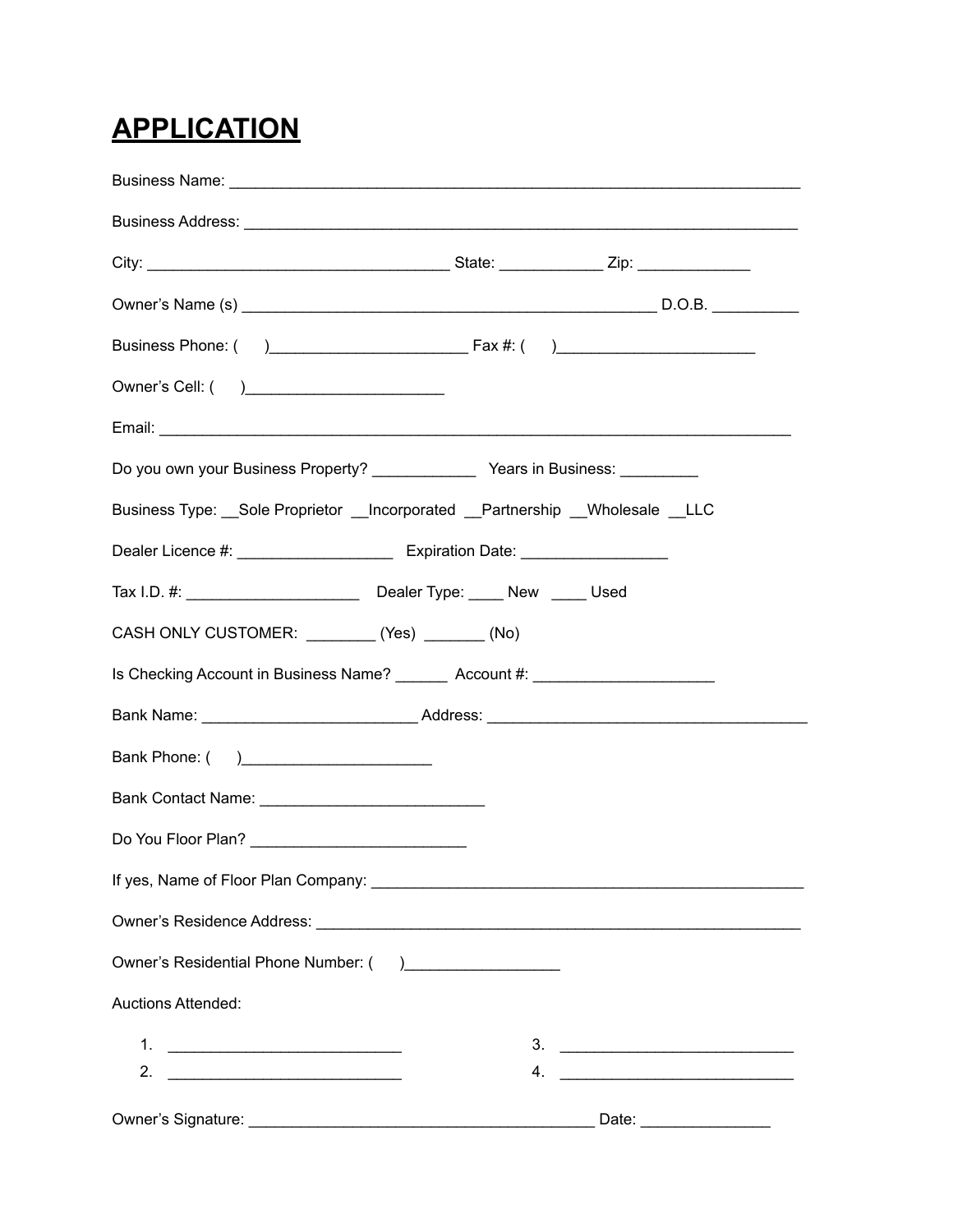### **AUTHORIZED REPRESENTATIVES**

The following person or persons are duly authorized to buy and sell automobiles, to execute checks or drafts, to execute bills of sale, Odometer Statements, Assignment of Titles on behalf of Dealer. The Authority of the following person(s) to act on behalf of Dealer shall continue in full force and effect until terminated by the Dealership Owner in writing to the Auction. DEALER DOES HEREBY GUARANTEE ALL TRANSACTIONS BY SUCH PERSON(S).

| Mechanic Only (Check Here if No Bidding Allowed) _____________  |  |
|-----------------------------------------------------------------|--|
|                                                                 |  |
|                                                                 |  |
|                                                                 |  |
|                                                                 |  |
|                                                                 |  |
| Mechanic Only (Check Here if No Bidding Allowed) _____________  |  |
|                                                                 |  |
|                                                                 |  |
|                                                                 |  |
|                                                                 |  |
|                                                                 |  |
| Mechanic Only (Check Here if No Bidding Allowed) ______________ |  |
|                                                                 |  |
| A LEGIBLE COPY OF EACH REPRESENTATIVES CURRENT                  |  |

**DRIVERS LICENCE MUST ACCOMPANY THIS FORM!**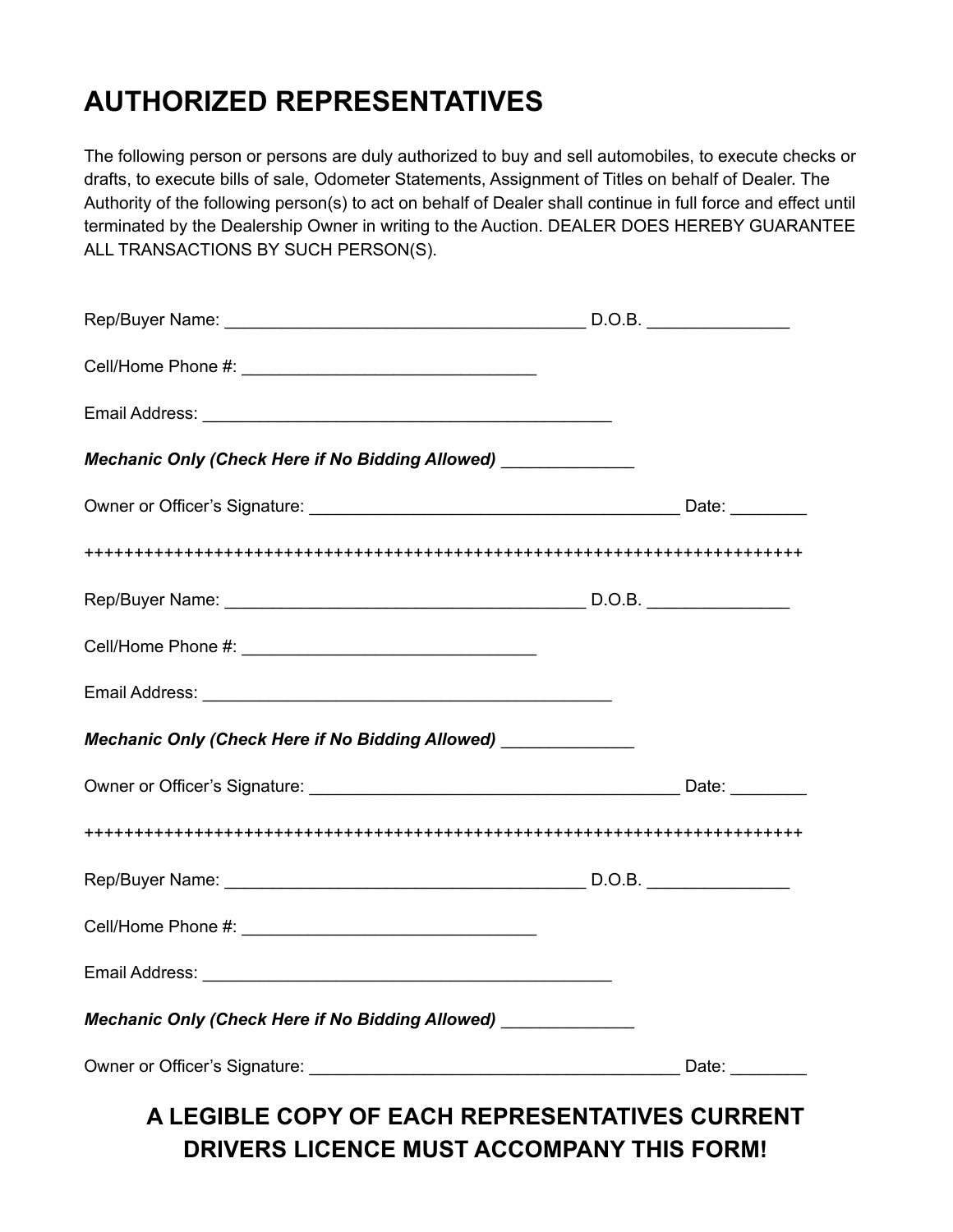# **GUARANTEE**

The undersigned, whether one or more, personally guarantee(s) Dealer's Payments and Performance of the Auction Terms and Conditions and all transactions by Dealer taken pursuant thereto.

The undersigned acknowledge(s) that Buffalo Auto Auction shall have the right to refuse to transact business with Dealer, to modify or release any and all collateral security, to extend or change time of payment and to settle or compromise with Dealer without notice to the undersigned and without discharging or affecting the liability of the undersigned hereunder. This personal guarantee is to be a continuing guarantee and the undersigned hereby waive(s) notice of acceptance of this guarantee and presentment, demand, protest and any notice of non-payment of dishonor. The undersigned shall be liable as principal debtor(s) and not merely as surety (or sureties), and the bankruptcy or any assignment in favor of creditors of Dealer shall not affect the enforceability of this personal guarantee.

This personal guarantee shall bind the respective heirs, executors, administrators and assigns of the undersigned, and shall insure to the benefit of Buffalo Auto Auction its successors, assigns and subrogees.

The dealer shall indemnify and hold Buffalo Auto Auction harmless from any and all claims, suits and demands arising from personal injury, theft and or damage to Dealer's Property.

By signing, Dealer(s) certify that all the information is accurate and correct. Dealer(s) further authorizes Buffalo Auto Auction to investigate credit history and other history deemed necessary by Buffalo Auto Auction.

Where there is more than one signatory to this personal guarantee, each signatory shall be jointly and severally liable under this personal guarantee.

| <b>Date</b> |  |  |  |  |  |  |
|-------------|--|--|--|--|--|--|
|             |  |  |  |  |  |  |

**Printed Owner's Signature \_\_\_\_\_\_\_\_\_\_\_\_\_\_\_\_\_\_\_\_\_\_\_\_\_\_\_\_\_\_\_\_\_\_\_\_\_\_\_\_\_\_\_\_\_\_\_\_\_\_\_\_\_**

**Signature of Owner \_\_\_\_\_\_\_\_\_\_\_\_\_\_\_\_\_\_\_\_\_\_\_\_\_\_\_\_\_\_\_\_\_\_\_\_\_\_\_\_\_\_\_\_\_\_\_\_\_\_\_\_\_\_\_\_\_\_\_**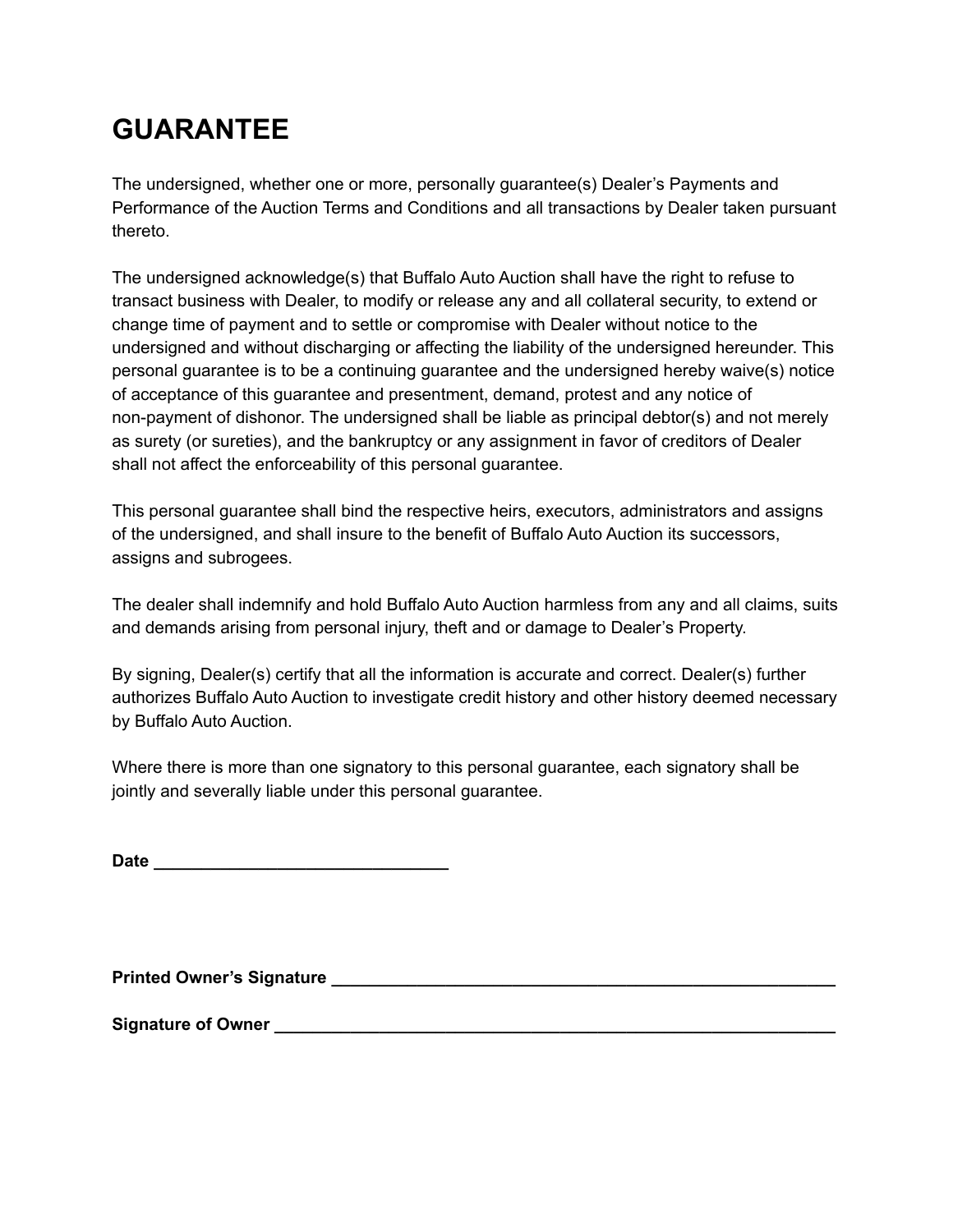## **POWER OF ATTORNEY**

#### (MV-50 & TITLE AUTHORIZATION)

The undersigned, and its subsidiaries hereby duly appoint Buffalo Auto Auction located at 5300 Lockport Road, Lockport, NY 14094, through its authorized employees and agents, to act as our ATTORNEY-IN-FACT to sign all papers and documents that may be necessary pertaining to the sale and subsequent title transfer of the vehicles consigned by the undersigned, including without limitation, any title, title transfer document, reassignment of odometer disclosure statements as required by federal law.

In consideration of Buffalo Auto Auction agreement to execute such documents on behalf of the undersigned from time to time, the undersigned shall identify, defend, and hold harmless Buffalo Auto Auction, its affiliates, subsidiaries, officers, directors, employees, successors and assigns, and assigns from and against any and all loss, damages, liabilities, claims, cause of action, and expenses of whatever kind and nature, arising from the execution by Buffalo Auto Auction. Ori its employees or agents of any certificate of title, odometer statement, bill of sale, or other document necessary to transfer ownership of consigned vehicles. Notwithstanding the foregoing, nothing contained herein shall be construed to require the undersigned to indemnify Buffalo Auto Auction, its affiliates, subsidiaries, officers, directors, employees, successors, and assigns from any loss resulting from any gross negligence of willful misconduct of Buffalo Auto Auction or its employees or agents.

This Power of Attorney shall be effective as the date of signing hereof on behalf of the undersigned and will remain in affect until written notice has been issued by the dealer.

This Power of Attorney supersedes any previous authorization to act as agent and attorney-in-fact for the undersigned.

| <b>Date</b> |  |  |  |  |  |  |  |  |  |  |  |  |  |
|-------------|--|--|--|--|--|--|--|--|--|--|--|--|--|
|             |  |  |  |  |  |  |  |  |  |  |  |  |  |

**Printed Owner's Signature \_\_\_\_\_\_\_\_\_\_\_\_\_\_\_\_\_\_\_\_\_\_\_\_\_\_\_\_\_\_\_\_\_\_\_\_\_\_\_\_\_\_\_\_\_\_\_\_\_\_\_\_\_**

**Signature of Owner \_\_\_\_\_\_\_\_\_\_\_\_\_\_\_\_\_\_\_\_\_\_\_\_\_\_\_\_\_\_\_\_\_\_\_\_\_\_\_\_\_\_\_\_\_\_\_\_\_\_\_\_\_\_\_\_\_\_\_**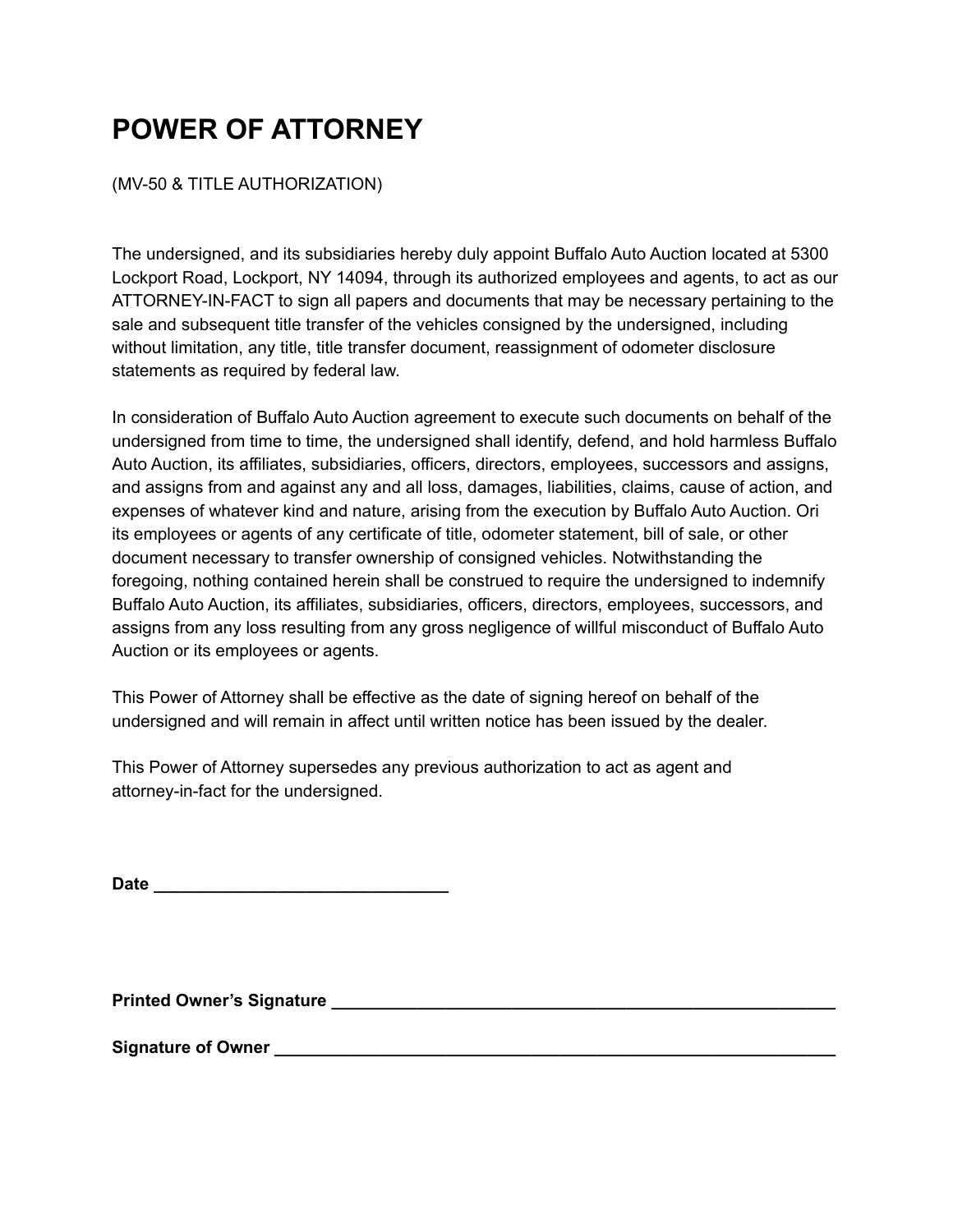

Buffalo Auto Auction 5300 Lockport Road Lockport, NY 14094 716.549.4800 Fax: 716.236.0573 [www.BuffaloAutoAuction.com](http://www.buffaloautoauction.com)

To Whom It May Concern:

Your bank has been designated as the principal depository and banking reference. Iti si our Auction policy to secure from any depository a rating on the checking account used by a Dealer that does business with our Auction. We would greatly appreciate it if you would complete the following information to the best of your ability.

REGULAR CHECKING SINCE: \_\_\_\_\_\_\_\_\_\_\_\_\_\_\_\_\_\_\_\_\_ ACCOUNT #:  $\blacksquare$ CUSTOMER IS: \_\_\_ A valued customer with good reputation & financial responsibility \_\_\_ Honest and reliable but short on capital New customer - limited financial experience \*\*\*\*BALANCES\*\*\*\*  $\equiv$  Low \_\_\_ 3 Figures \_\_\_ 4 Figures \_\_\_ Medium \_\_\_ 5 Figures \_\_\_ 6 Figures \_\_\_ High \_\_\_ 7 Figures Number of NSF Checks: \_\_\_\_\_\_\_\_\_ Maximum credit recently given: \$ \_\_\_\_\_ Secured  $\qquad$  \$ Unsecured Bank Representative (Print Please) Bank Representative (Sign Please) Date: \_\_\_\_\_\_\_\_\_\_\_\_\_\_\_\_\_\_\_ We thank you for your cooperation.

\*\*I hereby grant permission for an authorized bank employee to release the necessary credit to Buffalo Auto Auction. The information submitted above will be treated as confidential\*\*

| Dealer Signature: |
|-------------------|